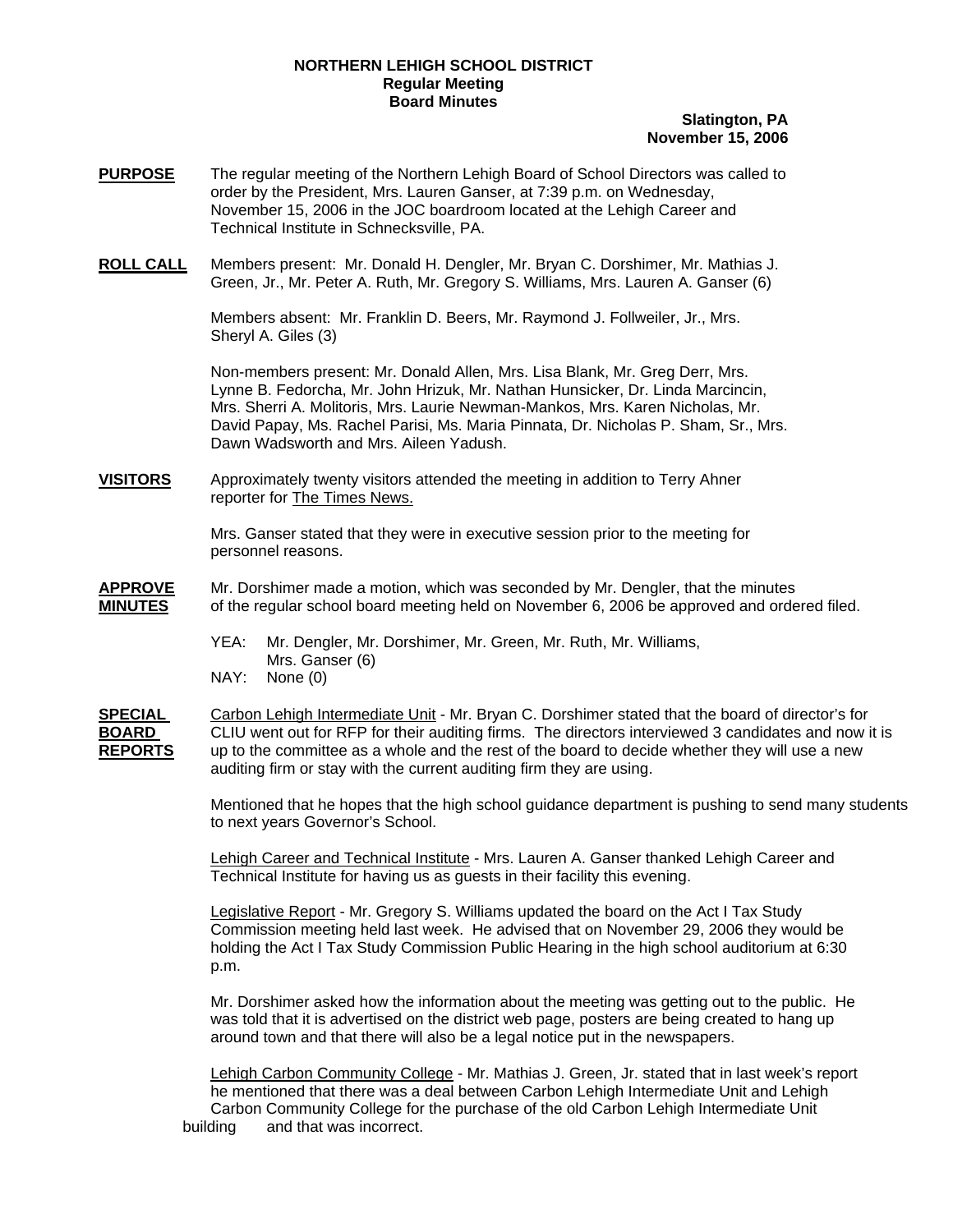#### Committee Reports and/or Meetings

Minutes of the Technology/Buildings and Grounds Committee Meeting held on November 1, 2006 were distributed.

Minutes of the Finance Committee Meeting held on November 1, 2006 were distributed.

#### Student Representatives to the Board Report

 Mr. Nathan Hunsicker and Ms. Rachael Parisi distributed their written student representative report and verbally reported on its contents.

Federal and Other Programs Update - Mrs. Lynne B. Fedorcha mentioned that there were local businesses who donated items as incentives to offer to students who take the after-school tutoring program. Those businesses were: WalMart in Whitehall, Pizza Hut in Walnutport, and Suzy's Shady Nook in Washington Township.

 She mentioned that there were over 60 parents who attend the fall Title I Parent Meeting held on October 26<sup>th</sup>. It was very well attended and parents were instructed on the intervention and assessment practice.

 Mrs. Fedorcha reported on her meeting held November 8, 2006 with Mr. Bill Elbert, Early Childhood Regional Coordinator, to discuss the early intervention pre-kindergarten program at Peters Elementary.

She introduced Mrs. Karen Nicholas to report on the meeting held on November 10<sup>th</sup> with Whitehall/Coplay School District. Mrs. Nicholas reported that 7 people from Whitehall/Coplay School District came to Peters Elementary to find out about the RtI Program and how it works. She stated that they are just beginning and wanted to know how this program is benefiting our students. She said that we are very proud to have been asked to assist them and will continue to do so in the future.

 Mr. Williams questioned Mrs. Fedorcha on the criteria for the pre-kindergarten program at Peters Elementary. She stated that we currently serve 20 students (3-4 years old) of which 10 are paid for through the Accountability Block Grant Program and the others are paid for by Community Services for Children Inc. She stated that it is also based on federal income poverty guidelines. Mr. Williams stated that during budget time he would hope to discuss, and would personally like to see, a slight extension of that program.

Superintendent's Report - Dr. Nicholas P. Sham, Sr.

He read a letter received from PSBA concerning the PSBA Code of Conduct for Members of Pennsylvania School Boards. He asked board members to review the rest of the information and if they are interested in proceeding with an evaluation, they should contact him and he will make the arrangements for it to happen.

He reported that yesterday the fact finding meeting was held between the board and association where both sides were given time to present their views to the fact finder. He stated that there is now a period of time that the information is reviewed by the fact finder and after that time, the fact finder will issue a report. He said that he is aware that some parents and community members have been concerned about perhaps safety issues and stuff not being done that in the past were being done in the buildings. He wanted to assure everyone that when it comes to the safety of the students, and we need supervision, we will do whatever it takes to make sure that the students are supervised appropriately.

He reminded everyone that the reorganization meeting of the board of directors will be held on December 4, 2006 at 7:00 p.m. in the boardroom at Slatington Elementary School. The regular school board meeting will begin at 7:30 p.m.

He also distributed the individual administrative goals for the 2006-2007 school year for their review.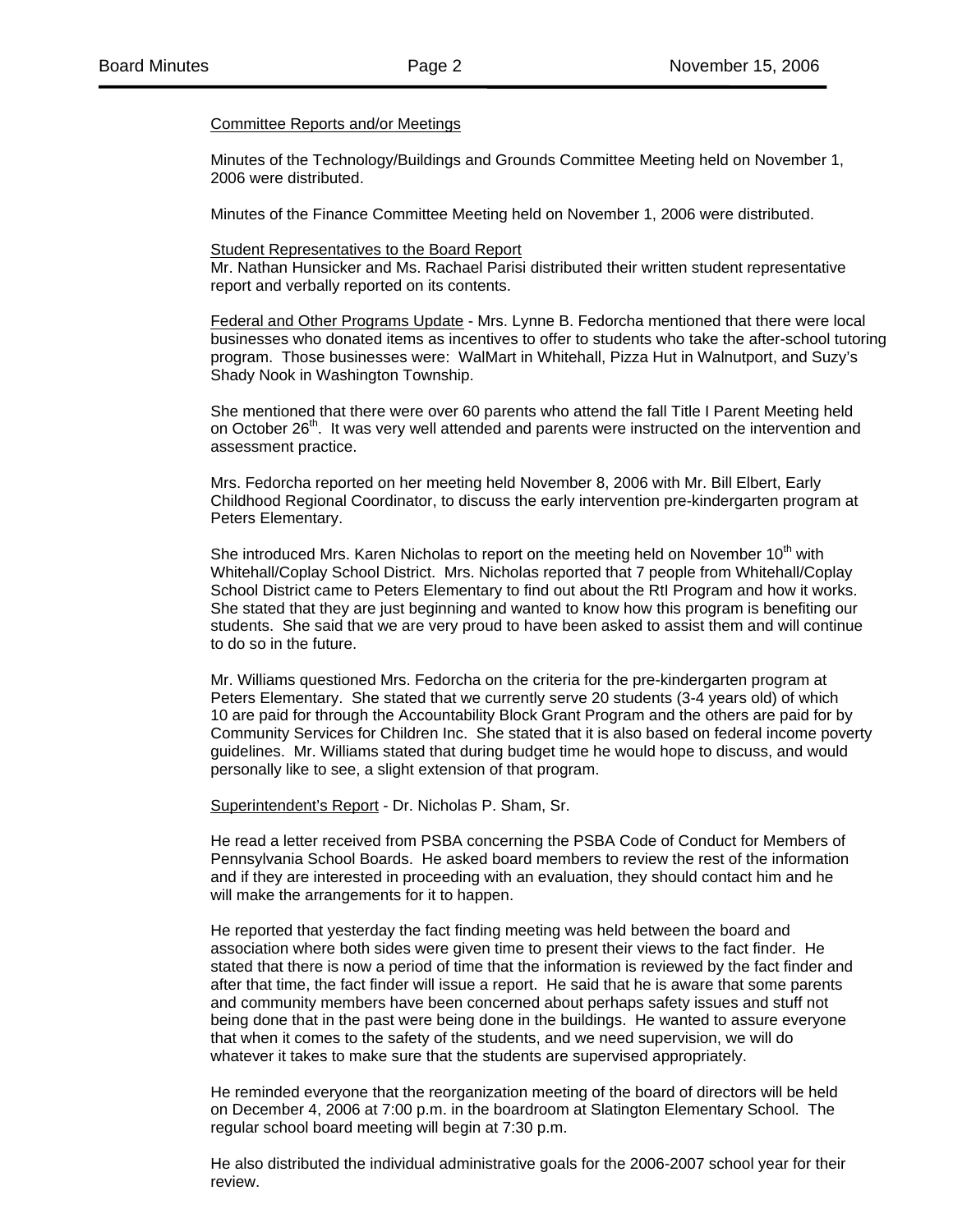Mrs. Ganser welcomed our newest administrator, Mrs. Aileen Yadush, high school principal.

 Mrs. Fedrocha asked if we were still going to have a policy committee meeting on December 4, 2006 prior to the reorganization meeting starting at 6:15 p.m. Mrs. Ganser said that she felt we did need to have a policy meeting and that it will still be held on Monday December  $4<sup>th</sup>$  at 6:15 p.m.

**PERSONNEL** Mr. Williams made a motion, which was seconded by Mr. Ruth, that the Board of Education approves the following personnel items:

Administrative Lori Henritzy

| Transfer | From:             | Title I Reading Aide at Slatington Elementary School |  |
|----------|-------------------|------------------------------------------------------|--|
|          | To∶               | Temporary District Office/Cafeteria Office Aide      |  |
|          | Salarv:           | \$11.13 Per Hour/7 Hours Per Day/5 Days Per Week     |  |
|          | Effective:        | November 16, 2006                                    |  |
|          | Termination Date: | June 30, 2007                                        |  |

- Resignation- Accept the resignation of Amy Unger from her position as Middle School Personal Care A. Unger Assistant effective October 20, 2006.
- A. Madochick Accept the resignation of Andrea Madochick from her position as Food Service Director effective November 9, 2006.
- Unpaid Approve the following unpaid volunteer aide in Peters Elementary School for the 2006- Volunteers 2007 school year: Katherine Bardelli

 Mr. Dorshimer asked if we are bringing the Cafeteria Office Aide position down to the district office, how is the work going to get there and if she is just the cafeteria office aide then he would expect her to be in the cafeteria office.

 Dr. Sham informed him that we are not bringing someone from up in the cafeteria office down to the district office. We currently have district office staff that is currently serving as the cafeteria aide. The cafeteria aide only worked 4 hours per day. We are asking to continue to employee this person to carry out the responsibility of the cafeteria office aide and pick up some of the slack that needs to be picked up in the district office.

 Mrs. Blank said that this position is the cafeteria aide position with a few hours added to it and relocated to the district office. The work is already coming down because there is no body upstairs. It is just a matter of bringing bills and deposits down to the district office on a daily basis. The location of this person isn't as important as the fact that there is someone able to get the work done and get it done properly.

Mr. Dorshimer asked if this person is starting tomorrow.

 Dr. Sham said that this person is the same person that we asked the board to extend her time for one month to be there in transition while the girl who was returning from maternity would have overlap with this person. That month was up and we are now asking now to extend that time until the end of the year because we now have to fill the position of Director of Food Services and we also need to fill the cafeteria aide position.

 Mr. Dorshimer stated that the board made a conscious decision at budget time that we eliminate a position which was a 7 hrs. and 20 minute position and now we are going to bring that position back.

Dr. Sham stated as an aide not a secretary.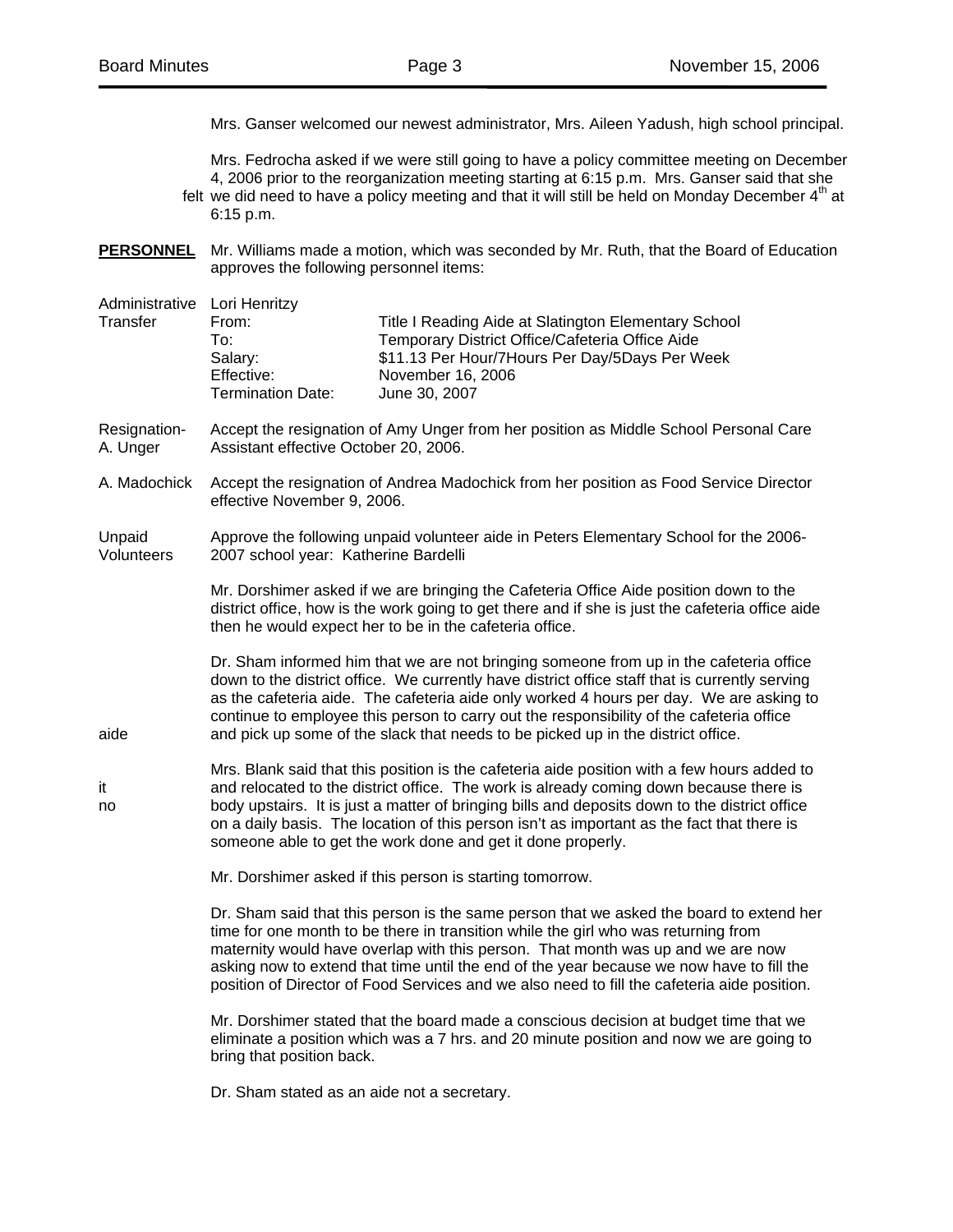|       | Mr. Dorshimer said that the cafeteria aide position was only 4 hours. That means that 3<br>hours a day has to come out of our budget on a daily basis and our budget was very tight<br>to begin with, yet we seem to find money to do this and the board extended this position of<br>district office personnel back in July, extended it again with a termination of October $31st$ ,<br>so really this person should not have been in the office from October 31 <sup>st</sup> up until<br>tomorrow. |
|-------|--------------------------------------------------------------------------------------------------------------------------------------------------------------------------------------------------------------------------------------------------------------------------------------------------------------------------------------------------------------------------------------------------------------------------------------------------------------------------------------------------------|
| month | Mrs. Blank stated that her understanding was that this position was extended for a<br>from the board meeting in October which would take us to about November 5 <sup>th</sup> or 6 <sup>th</sup><br>which coincided with the last board meeting.                                                                                                                                                                                                                                                       |
|       | Mr. Dorshimer said that this person was not in the position since the last board meeting<br>until tomorrow.                                                                                                                                                                                                                                                                                                                                                                                            |
|       | Mrs. Ganser asked if that person has stopped working?                                                                                                                                                                                                                                                                                                                                                                                                                                                  |
|       | Mrs. Blank said no.                                                                                                                                                                                                                                                                                                                                                                                                                                                                                    |
| the   | Mr. Dorshimer asked under what authority did they have, after the board terminated that<br>position, to overrule that authority that the board said that position terminated when at<br>last board meeting there was no vote taken to extend it any longer and yet apparently<br>someone took it upon themselves to extend it without board approval.                                                                                                                                                  |
|       | Mrs. Blank said that she did not bring this as an agenda item to extend this position on<br>the last board agenda, however with the fact that we are losing our food service director<br>and we have lost the food service aide, bills needed to get paid, money needed to get<br>counted and deposits made on a daily basis. Somebody did need to do the work. She<br>said that she believes she has the authority to bring her in on a substitute basis so that<br>the work can continue to flow.    |
|       | Mr. Dorshimer asked if our food service director has left totally.                                                                                                                                                                                                                                                                                                                                                                                                                                     |
|       | Dr. Sham said no that we are holding her for 60 days or until we fill the position.                                                                                                                                                                                                                                                                                                                                                                                                                    |
|       | Mr. Dorshimer said that there then was someone there to count the money, pay bills and<br>made deposits.                                                                                                                                                                                                                                                                                                                                                                                               |
|       | Dr. Sham said that the food service person is still there but that this person has their own<br>duties that they need to fulfill. There is still a need for someone to carry out the other<br>duties.                                                                                                                                                                                                                                                                                                  |
|       | Mrs. Ganser said that, in essence, we are adding 15 extra hours a week to a regular<br>position that someone has vacated in order to help get the work done.                                                                                                                                                                                                                                                                                                                                           |
|       | Mrs. Blank said she is asking for that extra 15 hours to continue until the end of the year.                                                                                                                                                                                                                                                                                                                                                                                                           |
|       | Mr. Ruth said that at budget time we did eliminate that office position.                                                                                                                                                                                                                                                                                                                                                                                                                               |
|       | Mrs. Ganser said that we eliminated the secretarial position not the cafeteria aide position. The<br>cafeteria position is the person who left and we should be replacing that person.                                                                                                                                                                                                                                                                                                                 |
|       | Mr. Ruth asked how many hours a week that cafeteria person worked.                                                                                                                                                                                                                                                                                                                                                                                                                                     |
|       | Mrs. Ganser stated that she worked 20 hours per week.                                                                                                                                                                                                                                                                                                                                                                                                                                                  |
|       | Mrs. Ganser said that Mr. Dorshimer's concern was who authorized this person to work<br>from the last board meeting until today and Lisa stated that she has the authority because bills<br>have to be paid and in the past the board has advised Dr. Sham to administratively take care of<br>all the bills in the financial end of running the school.                                                                                                                                               |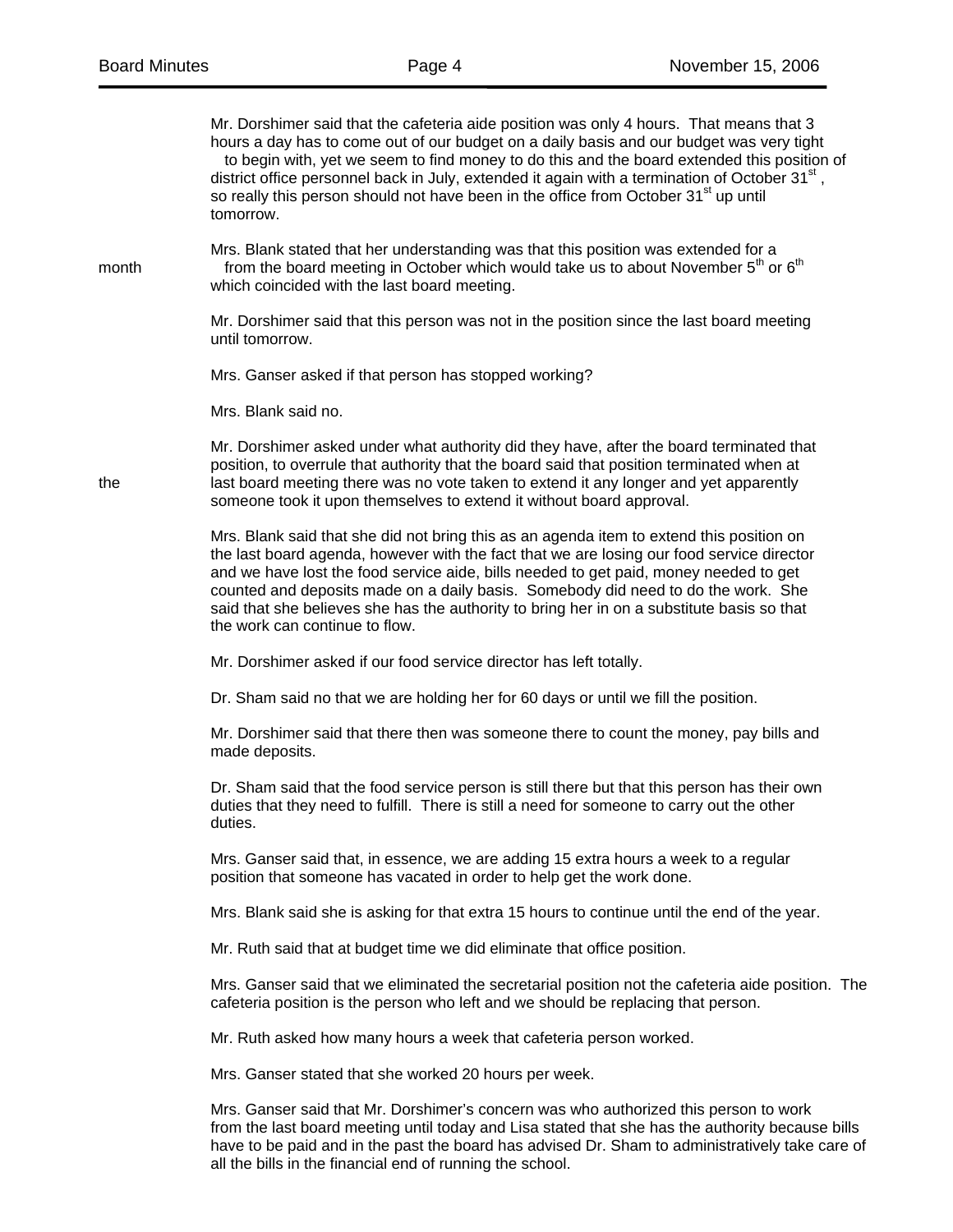Mr. Williams stated that he understands where Mr. Dorshimer is coming from but that there has been some circumstances that have occurred here and we need to cut some slack. He stated that he didn't see the fact that she continued to work since the last board meeting as a big deal.

# **Roll Call:**

 YEA: Mr. Dengler, Mr. Green, Mr. Ruth, Mr. Williams, Mrs. Ganser (5) NAY: Mr. Dorshimer (1)

## **Motion Carried.**

**CONFER-** Mr. Green made a motion, which was seconded by Mr. Dengler, that the Board of Education **ENCES** approves the following conference items:

> Maria Pinnata – SAP Training – December 12 - 14, 2006 – Lancaster, PA – Registration: \$300.00, Travel: \$100.00,– Total Approximate Cost: \$400.00 – Funding: Safe and Drug Free Schools Grant

Scott Gerould –  $85<sup>th</sup>$  Annual Pennsylvania State Association for Health, Physical Education, Recreation, and Dance Convention – December 1 - 3, 2006 – Champion, PA – Registration: \$110.00, Meals: \$120.00, Lodging: \$70.00, Travel: \$126.00 – Total Approximate Cost: \$426.00 – Funding: High School Professional Development Budget

 YEA: Mr. Dengler, Mr. Dorshimer, Mr. Green, Mr. Ruth, Mr. Williams, Mrs. Ganser (6) NAY: None (0)

**POLICY** Mr. Williams made a motion, which was seconded by Mr. Dorshimer, that the Board of Education approves the following policy items:

### Field Trip - Middle School Team North – Historic Sights of Philadelphia – May 30, 2007 – Funded MS Team thorough fundraising efforts by team students.

 YEA: Mr. Dengler, Mr. Dorshimer, Mr. Green, Mr. Ruth, Mr. Williams, Mrs. Ganser (6) NAY: None (0)

#### **CURRIC-ULUM AND INSTRUC-**

# **TION**

**OLD** Mr. Dorshimer said that he wanted to make sure that everyone knows that contractual **BUSINESS** agreements that are made between individuals of the district should be followed to the letter of the contractual agreement. He would hope that administration knows the contracts that we have throughout the district and that they are being carried out to the letter of the contract and we do not sway unless we have an opinion from the solicitor that we are allowed to sway any different.

### **NEW BUSINESS**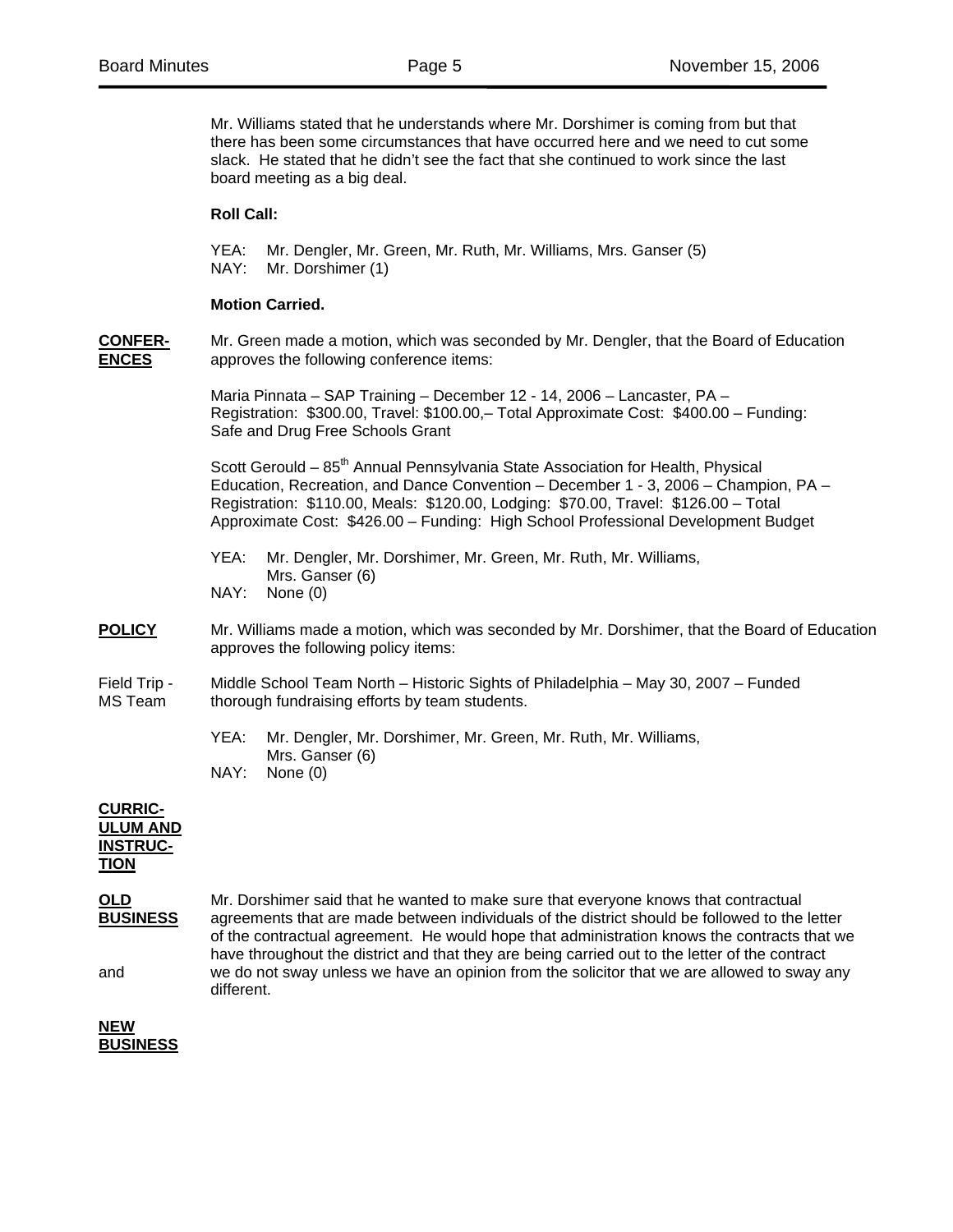| <b>FINANCIAL</b>         | Mr. Williams made a motion, which was seconded by Mr. Green, that the Board of Education<br>approves the following financial items:                                                                                                                                                                                                             |            |  |
|--------------------------|-------------------------------------------------------------------------------------------------------------------------------------------------------------------------------------------------------------------------------------------------------------------------------------------------------------------------------------------------|------------|--|
| Financial<br><b>Rpts</b> | Approve the Following Financial Reports:<br>1. General Fund months of August - October<br>2. Athletic Fund months of July - October<br>3. Cafeteria Fund months of July - September<br>4. MS Student Activities Account month of October<br>5. NLHS Student Activities Account month of October<br>6. NLHS Scholarship Account month of October |            |  |
| <b>Bill Payment</b>      | Approve the Following List of Bills:<br>1. General Fund month of October and November<br>2. Athletic Fund month of October                                                                                                                                                                                                                      |            |  |
| Duplicate                | Tax Refunds - Authorize a real estate tax refund to the following people who's taxes were paid in duplicate:                                                                                                                                                                                                                                    |            |  |
| Payment                  | Sonya Kremser<br>609 W Church Street<br>Slatington, PA 18080                                                                                                                                                                                                                                                                                    | \$1,778.49 |  |
|                          | Sonya Kremser<br>609 W Church Street<br>Slatington, PA 18080                                                                                                                                                                                                                                                                                    | \$215.67   |  |
|                          | <b>Leonard Policelli</b><br>837 Main Street<br>Slatington, PA 18080                                                                                                                                                                                                                                                                             | \$1,731.23 |  |
|                          | William J Miller<br>4438 Clover Hollow Road<br>Slatington, PA 18080                                                                                                                                                                                                                                                                             | \$3,991.27 |  |
|                          | Edward A. Sheridan<br>8081 Furnace Road<br>Slatington, PA 18080                                                                                                                                                                                                                                                                                 | \$1,305.80 |  |
|                          | <b>Brooke Myster</b><br>422 Woodlawn Avenue<br>Slatington, PA 18080                                                                                                                                                                                                                                                                             | \$2,577.48 |  |
|                          | <b>Markie Trone</b><br>1058 Shadow Oaks Lane<br>Slatington, PA 18080                                                                                                                                                                                                                                                                            | \$1,796.70 |  |
|                          | Manny Moreno<br>1595 Helfrich Road<br>Kutztown, PA 19530                                                                                                                                                                                                                                                                                        | \$2,429.77 |  |
|                          | <b>Frank Guerke</b><br>405 7 <sup>th</sup> Street<br>Slatington, PA 18080                                                                                                                                                                                                                                                                       | \$2,155.44 |  |
| Tax Refunds -            | Authorize a refund of real estate taxes in the amount of \$827.21 to Richard & Barbara                                                                                                                                                                                                                                                          |            |  |

Assessment Vreeland; property located at 3367 Mountain Road, Slatington. Assessment changed from Change \$4,166.18 to \$3,322.09 (Taxes paid in discount.)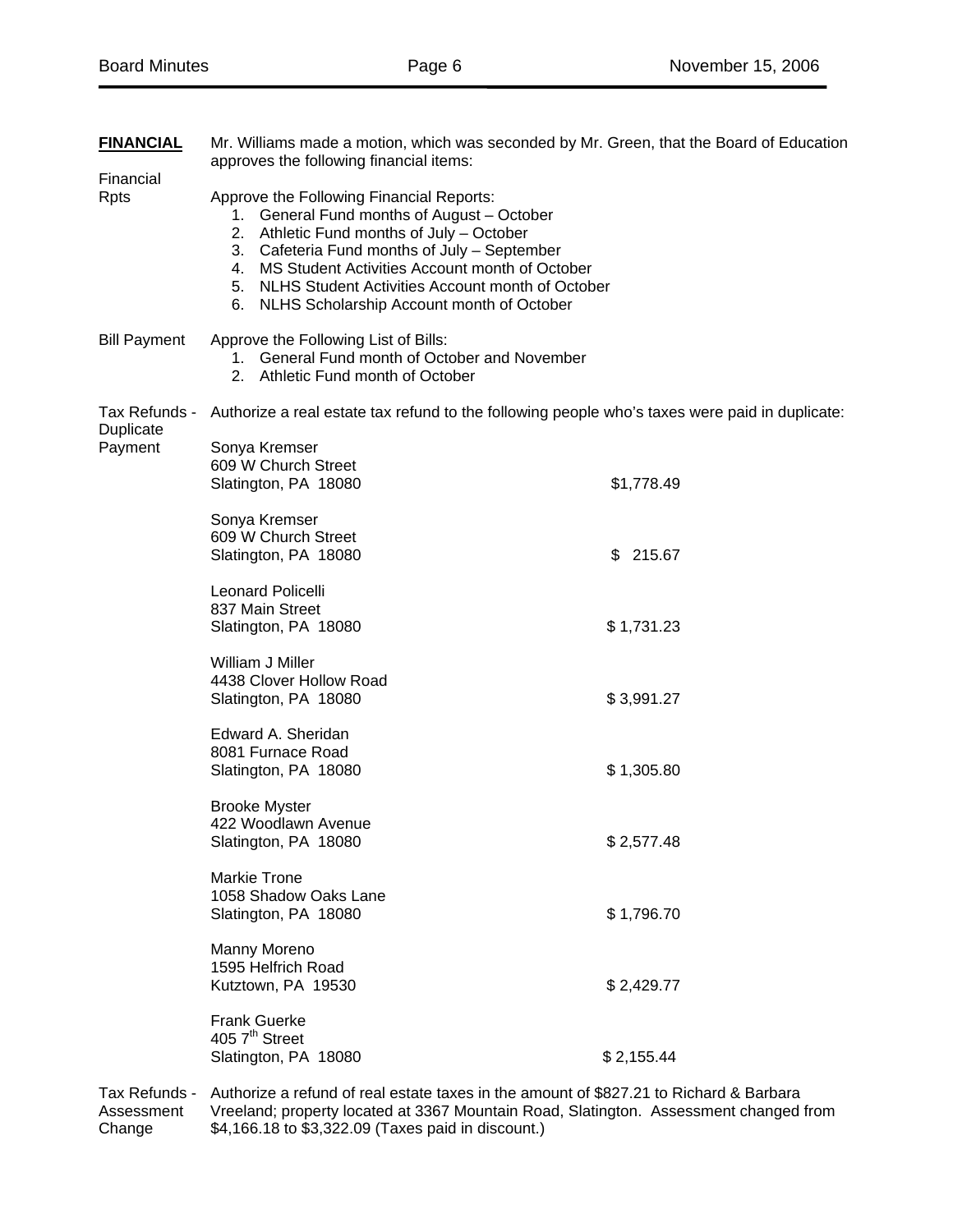Bill Payment - Approve Cafeteria Fund Bills for the month of November. Cafeteria

Bill Payment Approve payment of Capital Projects fund bill.

**Capital** Project

> Mr. Dorshimer asked about approving of the cafeteria fund bills when in the past it was done as informational only.

Mr. Ruth said that he had a conversation with Mrs. Blank about getting monthly reports and information on the cafeteria fund.

Mr. Dorshimer said that he doesn't have a problem with it but that it is something he hasn't seen before for approval, only as information.

Dr. Sham said that this was discussed at the finance committee meeting and Mrs. Blank was looking at giving the board more extensive information and wanted it to be a public item.

Mr. Dorshimer said he thought this was a good idea.

Mr. Ruth said we will now know monthly how the cafeteria fund is doing and not only at the end of the year during budget time.

- YEA: Mr. Dengler, Mr. Dorshimer, Mr. Green, Mr. Ruth, Mr. Williams, Mrs. Ganser (6)
- NAY: None (0)

**LEGAL**

**CORR-ESPON-DENCE**

I**NFOR-MATION** 

RECOG- Mr. Tim Park – Slatington said he has been hearing rumors about teachers going on strike and **NITION OF** wanted to know if this is going to affect him and his kids. wanted to know if this is going to affect him and his kids. **GUESTS**

 Dr. Sham explained that we currently are in fact finding which is a point where both sides can not allow the contract of the contract of the contract of the contract of the contract of the contract of the contract of the contract of the contract of the contract of the contract of the contract of the contract of the

agree on a settlement. Fact finding is a nonbinding process that each group can decide to either accept or not accept the finding. That process is just beginning. The fact finder will issue a report. The two sides will decide on whether they are willing to accept it as it is or reject it. If they reject the fact finding, there is a possibility that there could be a strike but we do not want that to happen. We hope we can resolve the issue and maybe even through the fact finding get a little closer to coming to an agreement. How will it impact your children? If there is a strike, there will be no school. We would continue to try to run the vocational technical program because that is at a different school and we would have to transport those

students.

 Mr. Park asked why the teachers are going in later. He heard that they are not going in now until the bell rings and would like to know why.

Dr. Sham reported that they have a contractual day. Their choice may be to not go into

school until the beginning of their contracted day and it will end at their contractual time.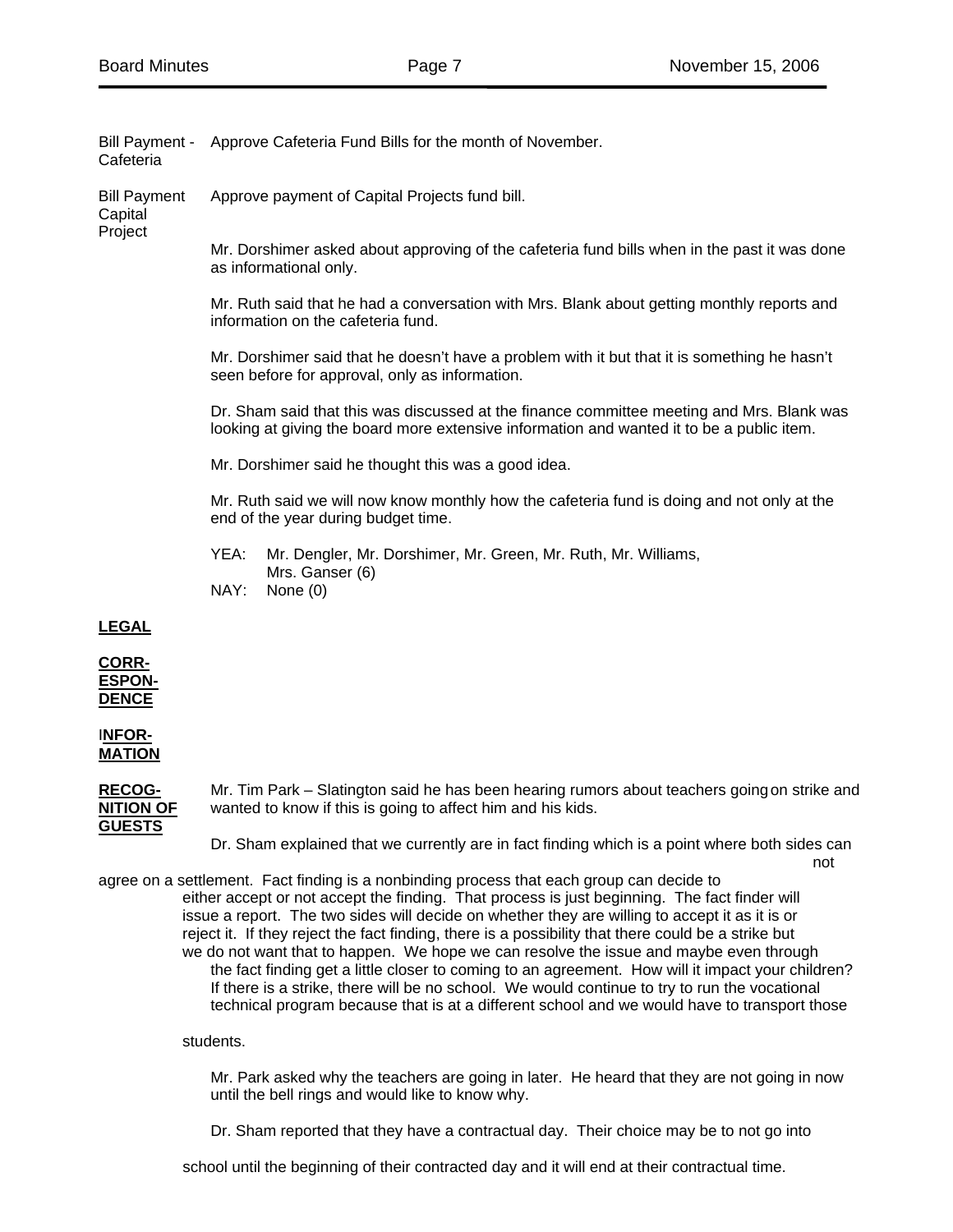Mr. Park said that his children are now waiting for them to get their act together to start the school day. He said that school starts at a certain time and that the teachers should be ready to start school when the day is to start.

 Dr. Sham said that he believes that school has started on time. Principals agreed that school has started on time.

 Mr. Park said that this is what he is hearing. He does not know because he is not in school, but he hears a lot of rumors going around.

 Dr. Sham reported that he has not heard that rumor and that this is the first time he is hearing it. He stated that he knows the administrators and if school was not starting on time, it would be an issue. He does not believe that this has happened.

Mr. Park asked if he could be told why the teachers are going to go on strike.

 Dr. Sham replied that we currently do not know if that is going to happen. Nothing has been said to him that it was going to happen. He told him there are bargaining issues, personnel issues, and he feels at this point it is not the appropriate time to discuss those issues. He thinks that what will end up happening is, if the two sides can not agree, there will probably be something coming out that will clearly spell out both sides positions to the general public. At

that time, the public can make their own decision.

Mr. Ruth asked if we could give them a time line on what to expect.

 Mrs. Ganser stated that Mr. Ruth is the chief negotiator on the teacher's contract along with Mr. Williams and herself. She asked him to explain the timeline for the fact finding so that there is a better understanding.

 Mr. Ruth stated that Dr. Sham reported on the fact finding that happened last evening. All the information was gathered. There now is a specific date, Monday November 27, 2006, that both sides will receive the fact finders report back with her recommendation. There then will be 10 days to examine that document and decide whether to accept or reject it. If either side rejects the recommendation, there then will be 5 more days to reconsider. He said that we will know more on what is going on after November  $27<sup>th</sup>$ .

Mr. Park asked if we will then be notified on what is going to happen.

like the contract of the contract of the contract of the contract of the contract of the contract of the contract of the contract of the contract of the contract of the contract of the contract of the contract of the contr

Dr. Sham said that if there is to be a strike, there needs to be 48 hours notice and if anything

that was going to occur we would do everything we could to get out all the information so that the public is not caught off guard.

> Ms. Susan Firth – Slatington said her concern is with teachers having discussions with students during class about a strike and that there is valuable teaching time being lost to discuss these issues with the students. She thinks this needs to be addressed with the teaching staff.

 Dr. Sham agrees and said that it has been addressed. He also has heard this and discussed it with the association. He told her if this was a recent issue then he suggested that she call the building principal and let them know what has happened and then he will be able to deal with it.